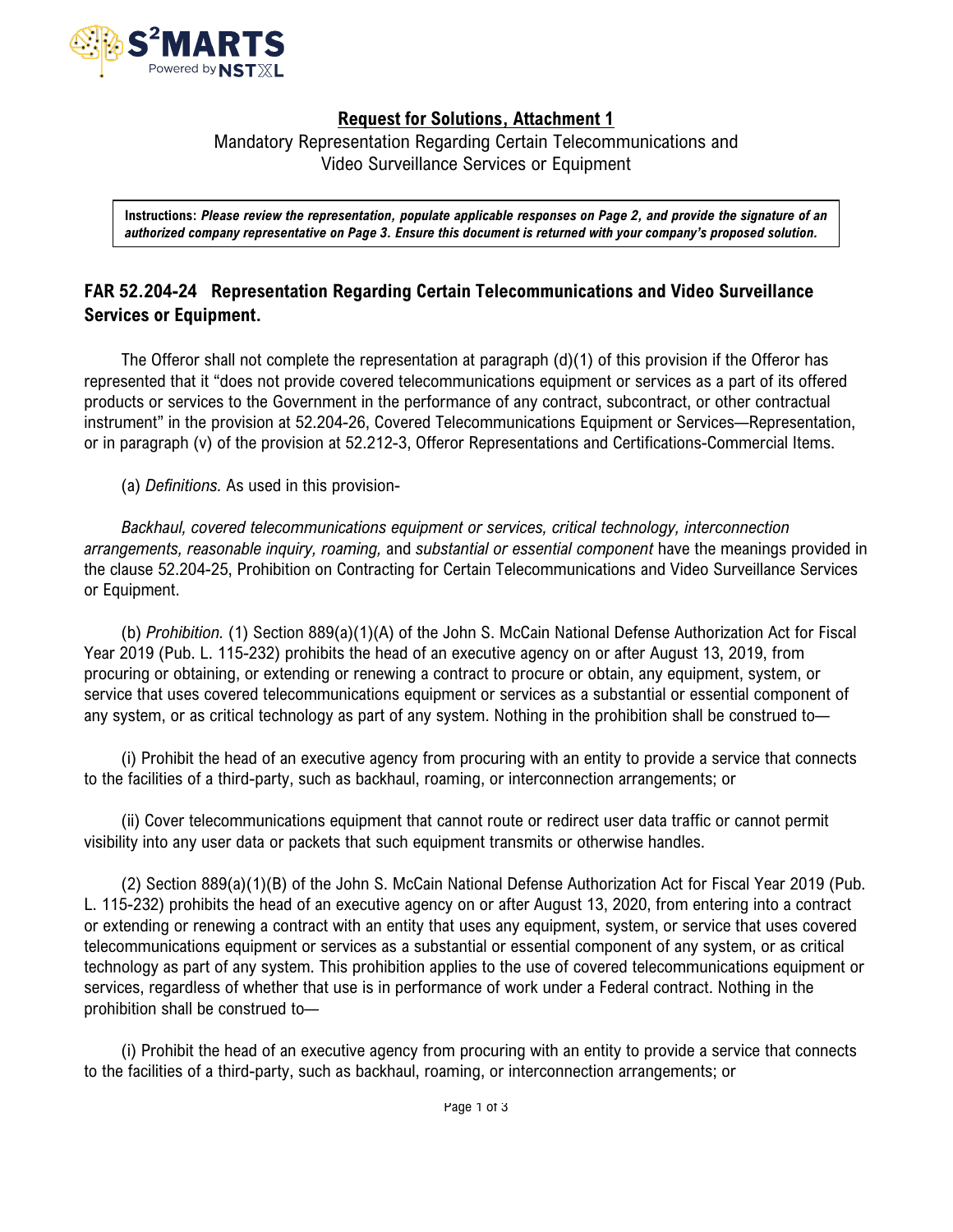(ii) Cover telecommunications equipment that cannot route or redirect user data traffic or cannot permit visibility into any user data or packets that such equipment transmits or otherwise handles.

(c) *Procedures.* The Offeror shall review the list of excluded parties in the System for Award Management (SAM) (*https://www.sam.gov*) for entities excluded from receiving federal awards for "covered telecommunications equipment or services."

(d) *Representations.* The Offeror represents that—

(1) **It [] will, [] will not** provide covered telecommunications equipment or services to the Government in the performance of any contract, subcontract or other contractual instrument resulting from this solicitation. The Offeror shall provide the additional disclosure information required at paragraph (e)(1) of this section if the Offeror responds "will" in paragraph (d)(1) of this section; and

(2) After conducting a reasonable inquiry, for purposes of this representation, the Offeror represents that—

**It [] does, [] does not** use covered telecommunications equipment or services, or use any equipment, system, or service that uses covered telecommunications equipment or services. The Offeror shall provide the additional disclosure information required at paragraph (e)(2) of this section if the Offeror responds "does" in paragraph (d)(2) of this section.

(e) *Disclosures.* (1) Disclosure for the representation in paragraph (d)(1) of this provision. If the Offeror has responded "will" in the representation in paragraph (d)(1) of this provision, the Offeror shall provide the following information as part of the offer:

(i) For covered equipment—

(A) The entity that produced the covered telecommunications equipment (include entity name, unique entity identifier, CAGE code, and whether the entity was the original equipment manufacturer (OEM) or a distributor, if known);

(B) A description of all covered telecommunications equipment offered (include brand; model number, such as OEM number, manufacturer part number, or wholesaler number; and item description, as applicable); and

(C) Explanation of the proposed use of covered telecommunications equipment and any factors relevant to determining if such use would be permissible under the prohibition in paragraph (b)(1) of this provision.

(ii) For covered services—

(A) If the service is related to item maintenance: A description of all covered telecommunications services offered (include on the item being maintained: Brand; model number, such as OEM number, manufacturer part number, or wholesaler number; and item description, as applicable); or

(B) If not associated with maintenance, the Product Service Code (PSC) of the service being provided; and explanation of the proposed use of covered telecommunications services and any factors relevant to determining if such use would be permissible under the prohibition in paragraph (b)(1) of this provision.